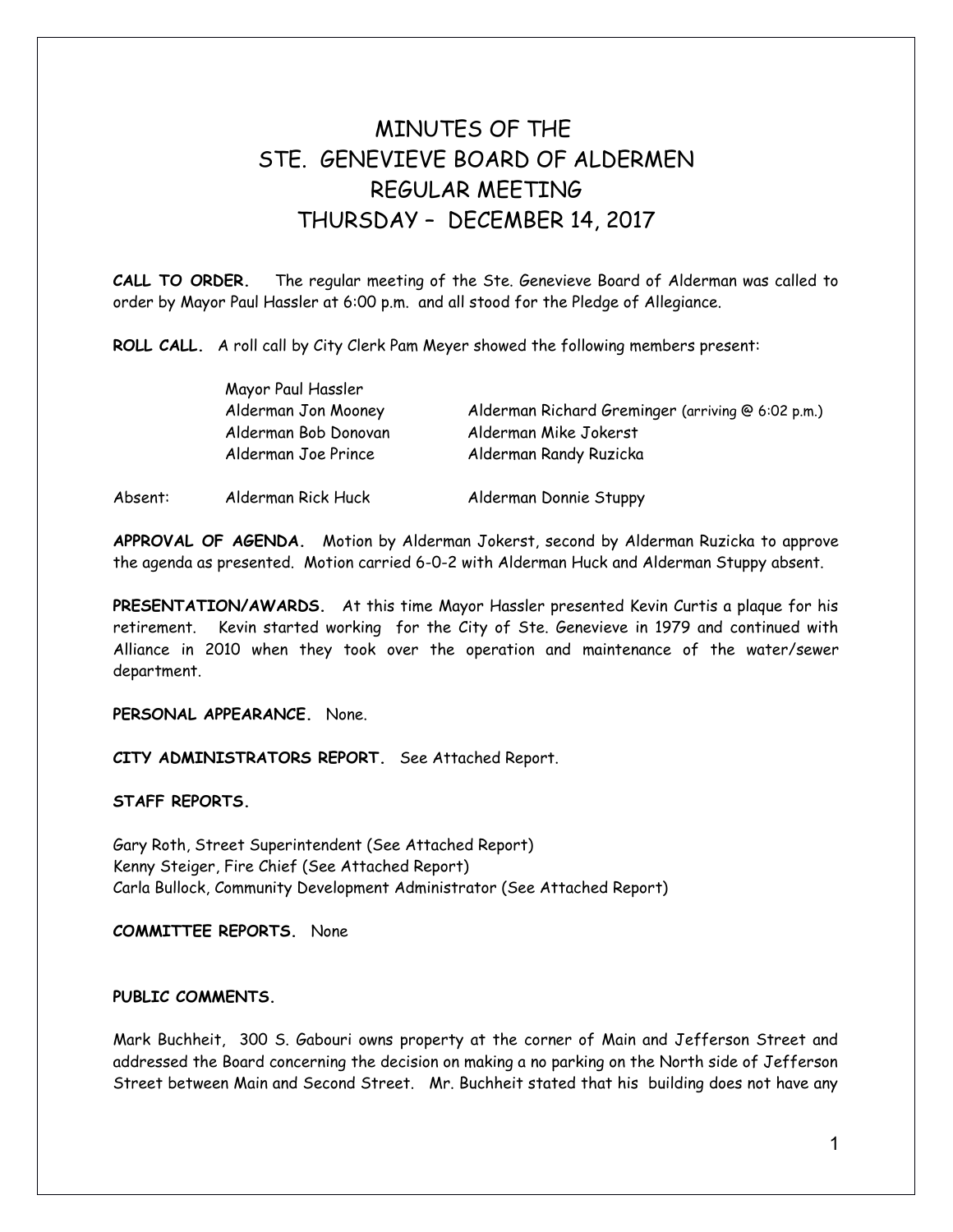off street parking so his tenants do use parking on both Main Street and Jefferson Street due to easier access to the back of the building.

Heather Brown, 124 Jefferson also addressed the Board to possibly consider making Jefferson a one way street versus eliminating parking. Ms. Brown stated that she currently has three neighbors that do not have off street parking and as their families grow, and the families add more drivers, which means more cars there may not be anywhere for them to park if the North side is no parking.

Mr. Ed Wolk 120 Jefferson and Kim Reinbott also addressed the same issue voicing their concern that eliminating parking is not a good idea for the residents that live in this area.

Chief Bennett suggested one option would be to issue residents in this area reserved parking permits for those affected.

**PUBLIC HEARING. The Mayor and the Board of Aldermen of the City of Ste. Genevieve, Missouri will hold a public hearing to consider a request from Donna C. Marler for a special use permit that will allow Guest Lodging, per Municipal Code Chapter 405-Zoning Regulations at 363 St. Marys Road. The property is currently located in an R-2 General Residential District.** Mayor Paul Hassler opened the public hearing at 6:33 p.m. Ms. Bullock, Community Development Administrator entered into evidence the review and recommendation form from the Planning & Zoning Administrator, the Staff Report, the Special Use Permit Application filled out by Mrs. Marler, copy of the deed, GIS of the property, Notice of the Public Hearing that ran in the Ste. Genevieve Herald, October 31, 2017 and a letter and list of surrounding property owners that were sent a letter to advise them of the Special Use request. The terms and conditions of the application were read aloud and the public was able to address the board with any concerns. With no comments, Mayor Hassler closed the public hearing at 6:38 p.m. A motion by Alderman Donovan, second by Alderman Prince to approve the request for a special use permit to allow guest lodging at 363 St. Marys Road with the Terms and Conditions as presented. Motion carried 6-0-2 with Alderman Stuppy and Alderman Huck absent.

**PUBLIC HEARING. The Mayor and the Board of Aldermen of the City of Ste. Genevieve, Missouri will hold a public hearing to consider a request from Jennifer Kraus for a special use permit that will allow a Home Based Art Studio with Retail Sales, per Municipal Code Chapter 405-Zoning Regulations at 145 Washington Street. The property is currently located in a C-2 Central Business District.** Mayor Hassler opened the public hearing at 6:38 p.m. Ms. Bullock, Community Development Administrator entered into evidence the review and recommendation form from the Planning & Zoning Administrator, the Staff Report, the Special Use Permit Application filled out by Ms. Kraus, copy of the deed, GIS of the property, Notice of the Public Hearing that ran in the Ste. Genevieve Herald, November 29, 2017 and a letter and list of surrounding property owners that were sent a letter to advise them of the Special Use request. The terms and conditions of the application were read aloud and the public was able to address the board with any concerns. With no comments, Mayor Hassler closed the public hearing at 6:40 p.m. A motion by Alderman Prince, second by Alderman Donovan to approve the request for a special use permit to allow a home based studio with retail sales at 145 Washington Street with the Terms and Conditions as presented. Motion carried 6-0-2 with Alderman Stuppy and Alderman Huck absent.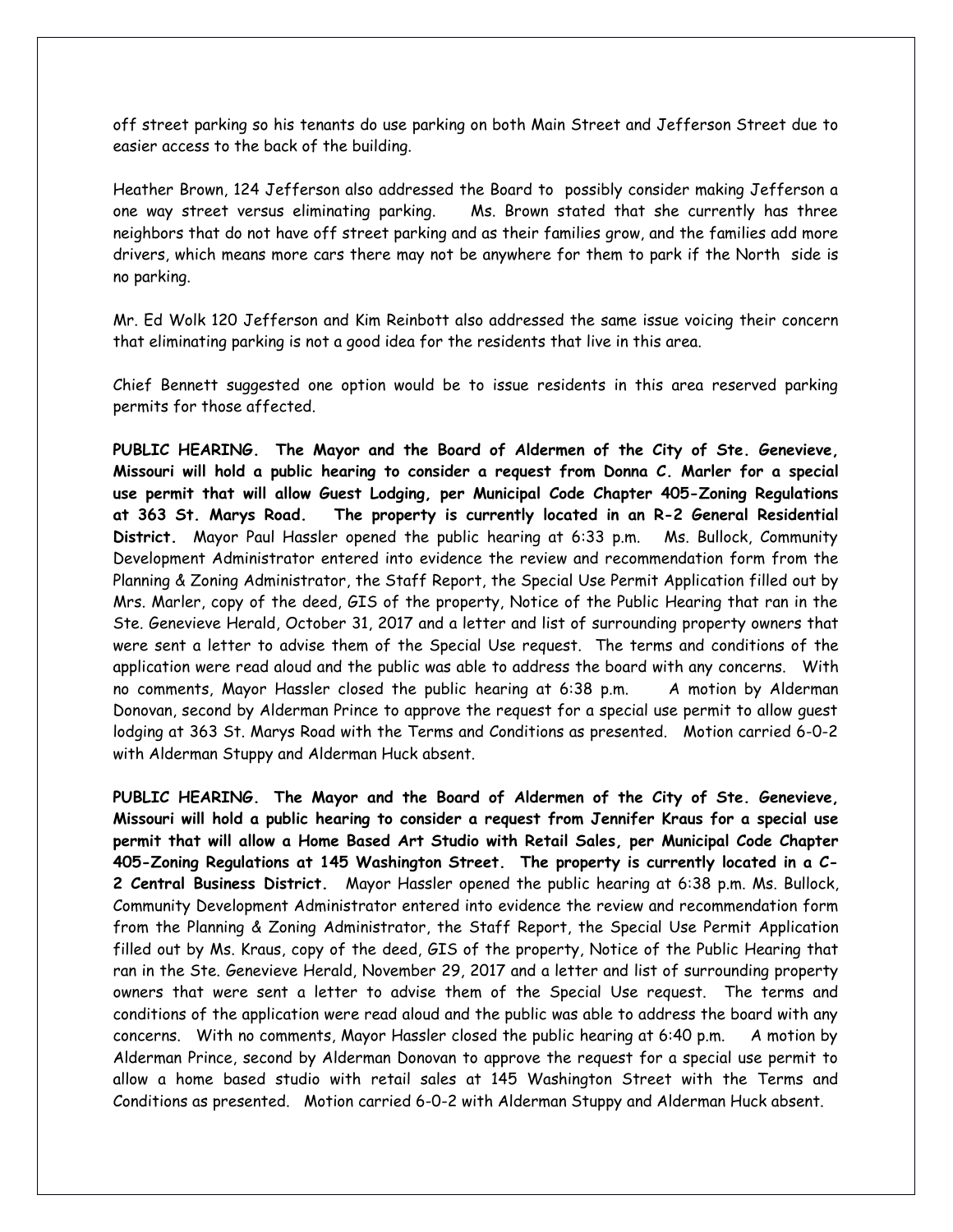## **CONSENT AGENDA.**

- 1. **Treasurer's Report** October & November, 2017
- 2. **Minutes Board of Aldermen Regular Meeting November 14, 2017**
- 3. **Approval of a demolition permit** removing the tunnels that connect 175 S. Tenth Street and 175 Coyne Street.
- 4. **RESOLUTION 2018-03.** A RESOLUTION DECLARING THE 1990 FORD PICKUP AND 1995 DODGE PICKUP SURPLUS AND PROVIDING FURTHER AUTHORITY.
- 5. **RESOLUTION 2018-04.** A RESOLUTION OF THE CITY OF STE. GENEVIEVE, MISSOURI STATING INTENT FOR THE STE. GENEVIEVE FIRE DEPARTMENT TO APPLY FOR A GRANT FROM THE STE. GENEVIEVE COUNTY COMMUNITY DEVELOPMENT FUND IN AN AMOUNT NOT TO EXCEED \$6,000.00 FOR THE STE. GENEVIEVE COUNTY TECHNICAL RESCUE TEAM.
- 6. **RESOLUTION 2018-05.** A RESOLUTION OF THE CITY OF STE. GENEVIEVE, MISSOURI STATING INTENT FOR THE STE. GENEVIEVE FIRE DEPARTMENT TO APPLY FOR A GRANT FROM THE STE. GENEVIEVE COUNTY COMMUNITY DEVELOPMENT FUND IN AN AMOUNT NOT TO EXCEED \$6215.76 FOR EQUIPMENT.
- 7. **RESOLUTION 2018-06.** A RESOLUTION APPOINTING STEVE MEYER TO THE STE. GENEVIEVE HOUSING AUTHORITY BOARD.
- 8. **RESOLUTION 2018-07.** A RESOLUTION APPOINTING MARY HASSLER TO THE STE. GENEVIEVE HOUSING AUTHORITY BOARD.
- 9. **RESOLUTION 2018-08.** A RESOLUTION OF THE CITY OF STE. GENEVIEVE, MISSOURI STATING INTENT FOR THE STE. GENEVIEVE POLICE DEPARTMENT TO APPLY FOR A GRANT FROM THE "ABOUT SPIKES K9 FUND IN AN AMOUNT NOT TO EXCEED \$3,500 FOR A BALLISTIC VEST AND HARNESS FOR THE K-9 (MARIO).
- 10.**RESOLUTION 2018–09.** A RESOLUTION OF THE CITY OF STE GENEVIEVE, MISSOURI TO APPLY FOR A GRANT FROM THE STE GENEVIEVE COUNTY ECONOMIC DEVELOPMENT FUND IN AN AMOUNT NOT TO EXCEED \$10,000 FOR THE STE GENEVIEVE DEPARTMENT OF TOURISM "2018 STE GENEVIEVE DESTINATION MARKETING GRANT: VIDEO PROJECT".
- 11.**RESOLUTION 2018-10.** A RESOLUTION OF THE CITY OF STE. GENEVIEVE, MISSOURI STATING INTENT FOR THE STE. GENEVIEVE POLICE DEPARTMENT TO APPLY FOR A GRANT FROM THE STE. GENEVIEVE COUNTY COMMUNITY DEVELOPMENT FUND IN AN AMOUNT NOT TO EXCEED \$16,000 FOR NEW TASERS.
- 12.**RESOLUTION 2018-11.** A RESOLUTION OF THE CITY OF STE. GENEVIEVE, MISSOURI STATING INTENT TO APPLY FOR A GRANT FROM THE STE. GENEVIEVE COUNTY COMMUNITY DEVELOPMENT FUND IN AN AMOUNT NOT TO EXCEED \$5,000 FOR TABLET COMPUTERS TO ALLOW FOR PAPERLESS PACKETS FOR THE BOARD OF ALDERMEN MEETINGS.

A motion by Alderman Jokerst, second by Alderman Ruzicka to approve the consent agenda as presented. Motion carried 6-0-2 with Alderman Stuppy and Alderman Huck absent.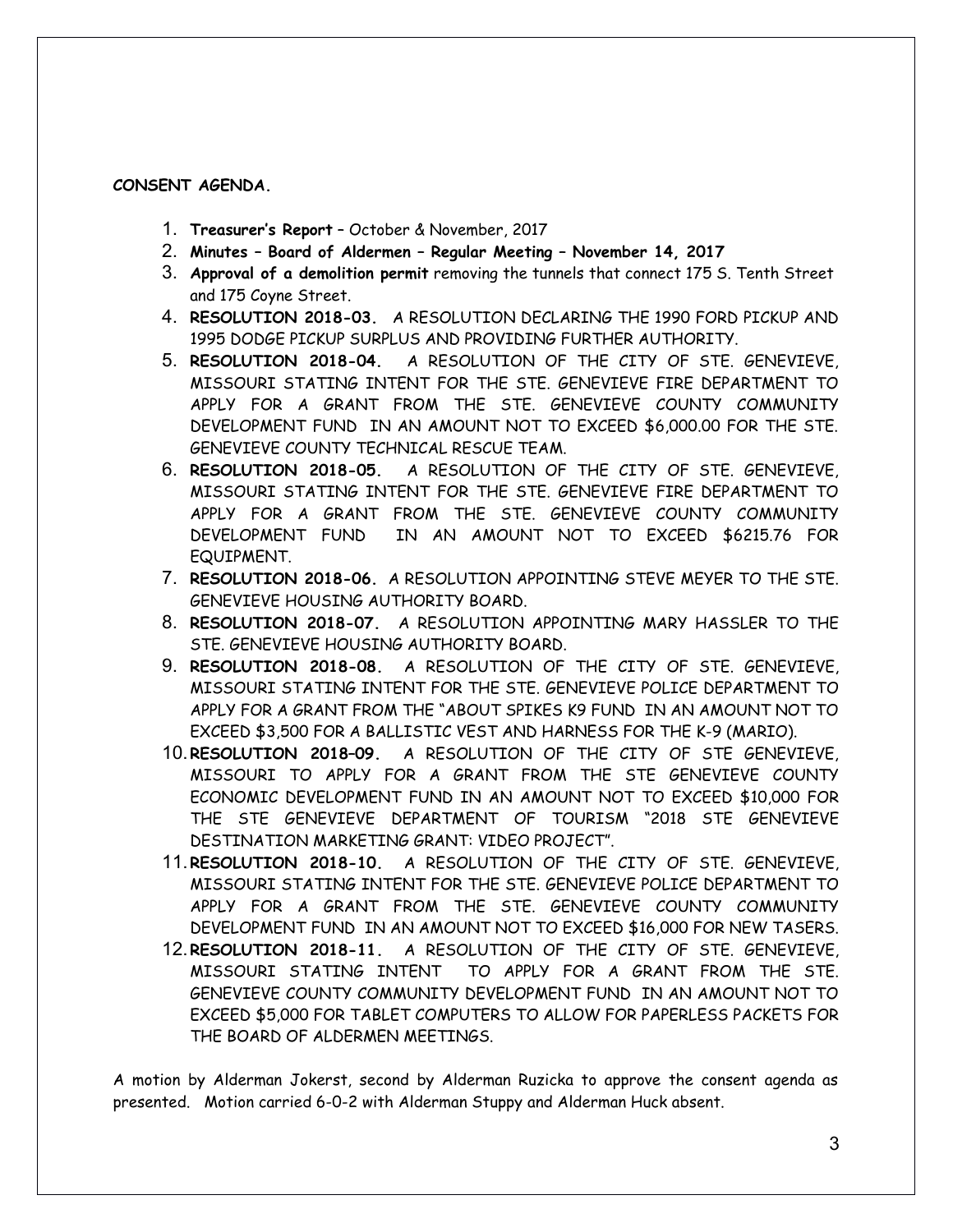**OLD BUSINESS.** None.

**NEW BUSINESS.**

**BILL NO. 4202. AN ORDINANCE OF THE CITY OF STE. GENEVIEVE, MISSOURI, AUTHORIZING A "NO PARKING" RESTRICTION ON THE NORTH SIDE OF JEFFERSON STREET BETWEEN SECOND AND MAIN STREET. 1ST READING.** A motion by Alderman Greminger second by Alderman Ruzicak to table Bill No. 4202 for further study and feasibility. Motion carried 6-0-2 with Alderman Huck and Alderman Stuppy absent.

**BILL NO. 4203. AN ORDINANCE OF THE CITY OF STE. GENEVIEVE AUTHORIZING A CONTRACT WITH MOORE FENCE FOR THE INSTALLATION OF FENCE AT THE STREET SHED LOCATED AT 590 MARKET STREET IN AN AMOUNT NOT TO EXCEED EIGHT THOUSAND ONE HUNDRED FIFTY DOLLARS (\$8,150.00). 1ST READING.** A motion by Alderman Prince, second by Alderman Donovan, Bill No. 4203 was placed on its first reading read by title only and considered and passed with an 6-0-2 of the Board of Aldermen with Alderman Huck and Alderman Stuppy absent.

**BILL NO. 4204. AN ORDINANCE APPROVING A BUDGET AMENDMENT TO THE CITY OF STE. GENEVIEVE FISCAL YEAR 2018 BUDGET RELATING TO THE WATER FUND #030.** 

 **1ST READING.** A motion by Alderman Jokerst, second by Alderman Donovan, Bill No. 4204 was placed on its first reading read by title only and considered and passed with an 6-0-2 of the Board of Aldermen with Alderman Huck and Alderman Stuppy absent.

**BILL NO. 4205. AN ORDINANCE AMENDING THE CITY OF STE. GENEVIEVE CODE OF ORDINANCES CHAPTER 500: BUILDINGS AND BUILDING REGULATIONS; ATRICLE I IN GENERAL; SECTION 500.010 DEMOLITION OF BUILDINGS – PERMIT REQUIRED AND SECTION 500.020 DEMOLITION OF BUILDINGS – ISSUANCE-DENIAL. 1st READING.** A motion by Alderman Ruzicka, second by Alderman Prince, Bill No. 4205 was placed on its first reading read by title only and considered and passed with an 6-0-2 of the Board of Aldermen with Alderman Huck and Alderman Stuppy absent.

**OTHER BUSINESS. At this time Mr. Travis Henderson, 268 N. Third Street appeared before the Board of Aldermen to appeal the decision of the Ste. Genevieve Heritage Commission to install five (5) additional windows.** Ms. Carla Bullock, Community Development Administrator entered into evidence the packet of information regarding the request to add the additional five windows and the Heritage Commissions decision. After discussion, a motion by Alderman Prince, second by Alderman Jokerst to approve Mr. Travis Henderson's appeal and to allow the additional five windows be placed in the home at 268 N. Third Street. Motion carried 4-2-2 with Alderman Greminger and Alderman Mooney casting the No votes and Alderman Huck and Alderman Stuppy being absent.